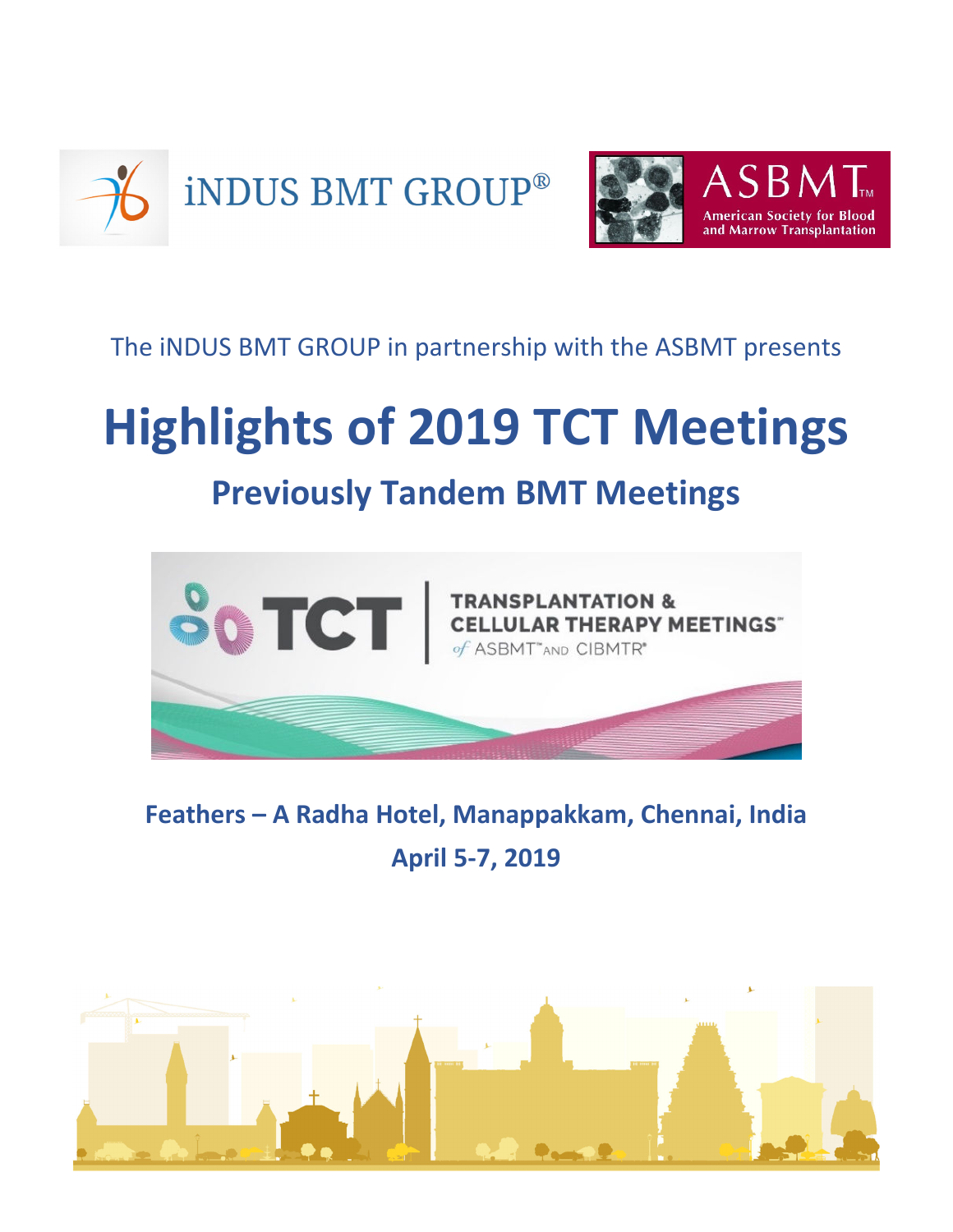### **Organizing Committee**

#### **Dr Vikram Mathews (Organizing Secretary)**

Christian Medical College, Vellore

**Dr Dinesh Bhurani** Rajiv Gandhi Cancer Institute, Rohini

**Dr Biju George**  Christian Medical College, Vellore

> **Dr Lalit Kumar**  AIIMS, New Delhi

**Dr Pankaj Malhotra**  PGIMER, Chandigarh

**Dr Uday Popat**  MD Anderson Cancer Center, Houston, USA

> **Dr Revathi Raj**  Apollo Specialty Hospital, Chennai

**Dr Shalini Shenoy**  Washington University in St. Louis, St. Louis, USA

**Dr Dharma Choudhary**  BLK Super Specialty Hospital, New Delhi

**Dr Rakesh Goyal**  Children's Mercy, Kansas City, USA

**Dr Navneet Majhail**  Cleveland Clinic, Cleveland, USA

**Dr Parinda Mehta**  Cincinnati Children's, Cincinnati, USA

**Dr Vinod Prasad**  Duke University Medical Center, Durham, USA

> **Dr (Brig.) Ajay Sharma**  Sir Ganga Ram Hospital, New Delhi

**Dr Chezhian Subhash**  MIOT International Hospital, Chennai

### **Invited Faculty**

**Dr Rayaz Ahmed**  Rajiv Gandhi Cancer Institute, Rohini

**Dr Rahul Bhargava**  Fortis Memorial Research Institute, Gurgaon

> **Dr Mammen Chandy**  Tata Medical Center, Kolkata

**Dr Sharat Damodar**  Narayana Multi Specialty Hospital, Bangalore

> **Dr Jose Easow**  Apollo Specialty Hospital, Chennai

**Dr Neena Kapoor**  Children's Hospital of Los Angeles, Los Angeles, USA

**Dr Francisco Marty**  Dana Farber Cancer Institute, Boston, USA

**Dr Velu Nair**  Comprehensive Blood & Cancer Center, Gandhinagar

> **Dr Pavan Reddy**  University of Michigan, Ann Arbor, USA

**Dr Tapan Saikia**  Prince Aly Khan Hospital, Mumbai

**Dr Neeraj Sidharthan**  Amrita Institute of Medical Sciences, Kochi

> **Dr Keith Sullivan**  Duke University, Durham, USA

**Dr Linda Burns**  NMDP/CIBMTR, Minneapolis, USA

**Dr Sunil Bhat**  Narayana Health Network Hospitals, Bangalore

**Dr Stefan Ciurea**  MD Anderson Cancer Center, Houston, USA

**Dr H Joachim Deeg**  Fred Hutchinson Cancer Research Center, Seattle, USA

> **Dr Joseph John**  Christian Medical College, Ludhiana

> > **Dr Shaji Kumar**  Mayo Clinic, Rochester, USA

**Dr Soniya Nityanand**  SGPGI, Lucknow

**Dr Miguel-Angel Perales**  Memorial Sloan Kettering Cancer Center, New York, USA

> **Dr Vivek Roy**  Mayo Clinic, Jacksonville, USA

> > **Dr Tulika Seth**  AIIMS, New Delhi

**Dr Ajay Sharma**  Sir Ganga Ram Hospital, New Delhi

**Dr Satya Prakash Yadav**  Medanta Hospital, Gurgaon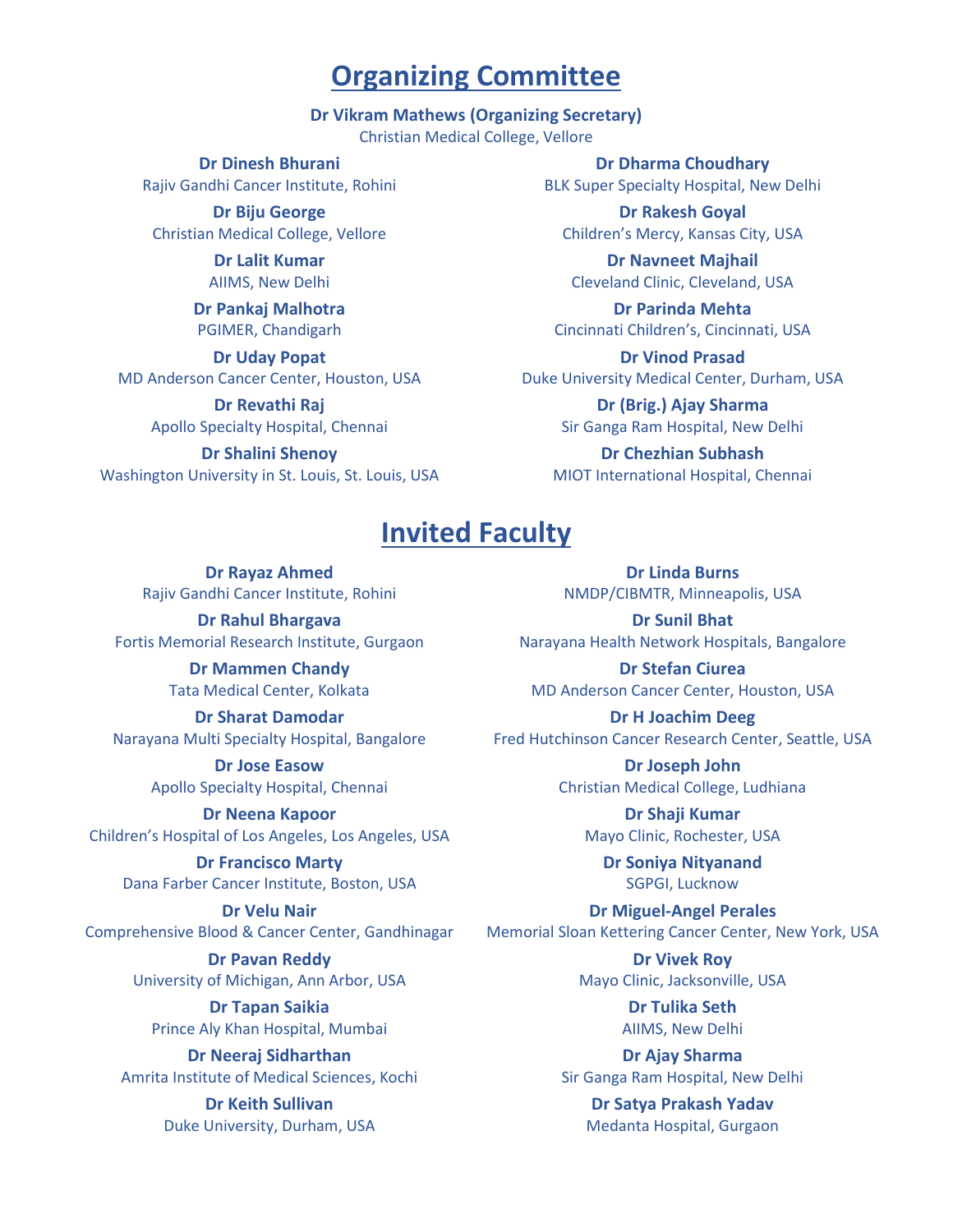# **AGENDA**

### **April 5, 2019: Training course in BMT and cell therapy**

| $4:00$ PM $- 4:10$ PM | <b>Welcome and introduction</b>                                                                                         |  |
|-----------------------|-------------------------------------------------------------------------------------------------------------------------|--|
| 4:10 PM $-$ 4:50 PM   | <b>Donor and graft selection</b><br><b>Speaker:</b> Vinod Prasad, Duke University, Durham, USA                          |  |
| 4:50 PM $-$ 5:30 PM   | <b>Pre-transplant workup and patient selection</b><br><b>Speaker:</b> Navneet Majhail, Cleveland Clinic, Cleveland, USA |  |
| 5:30 PM - 6:10 PM     | <b>Conditioning regimens</b><br><b>Speaker:</b> Uday Popat, MD Anderson Cancer Center, Houston, USA                     |  |
| $6:10$ PM $-6:30$ PM  | <b>Break</b>                                                                                                            |  |
| $6:30$ PM $- 7:10$ PM | <b>Infectious complications</b><br><b>Speaker:</b> Parinda Mehta, Cincinnati Children's, Cincinnati, USA                |  |
| $7:10$ PM $- 7:50$ PM | <b>Non-infectious complications</b><br><b>Speaker:</b> Vivek Roy, Mayo Clinic, Jacksonville, USA                        |  |
| $7:50$ PM $- 8:30$ PM | <b>Graft-versus-host disease</b><br><b>Speaker:</b> Rakesh Goyal, Children's Mercy, Kansas City, USA                    |  |
| 8:30 PM onwards       | <b>Reception and dinner</b>                                                                                             |  |

# **April 6, 2019: Highlights of TCT meeting**

| $8:30$ AM $-$ 9:00 AM   | <b>Welcome and introduction</b>                                                                                                                                                                           |
|-------------------------|-----------------------------------------------------------------------------------------------------------------------------------------------------------------------------------------------------------|
| $9:00$ AM $-$ 9:40 AM   | <b>AML and MDS</b><br><b>Moderator:</b> Tapan Saikia, Prince Aly Khan Hospital, Mumbai<br><b>Speaker:</b> Uday Popat, MD Anderson Cancer Center, Houston, USA                                             |
| $9:40$ AM $- 10:20$ AM  | Prevention and management of post-transplant relapse<br><b>Moderator:</b> Dinesh Bhurani, Rajiv Gandhi Cancer Institute, Rohini<br><b>Speaker:</b> Stefan Ciurea, MD Anderson Cancer Center, Houston, USA |
| $10:20$ AM $- 11:00$ AM | <b>Post-transplant infections</b><br><b>Moderator:</b> Biju George, Christian Medical College, Vellore<br>Speaker: Francisco Marty, Dana Farber Cancer Institute, Boston, USA                             |
| $11:00$ AM $- 11:20$ AM | <b>Break</b>                                                                                                                                                                                              |
| $11:20$ AM $- 12:00$ PM | <b>Transplant for autoimmune diseases</b><br><b>Moderator:</b> Rahul Bhargava, Fortis Memorial Research Institute, Gurgaon<br><b>Speaker:</b> Keith Sullivan, Duke University, Durham, USA                |
| 12:00 PM - 12:40 PM     | <b>Supportive care and survivorship</b><br><b>Moderator:</b> Tulika Seth, AllMS, New Delhi<br>Speaker: Linda Burns, National Marrow Donor Program/CIBMTR, Minneapolis, USA                                |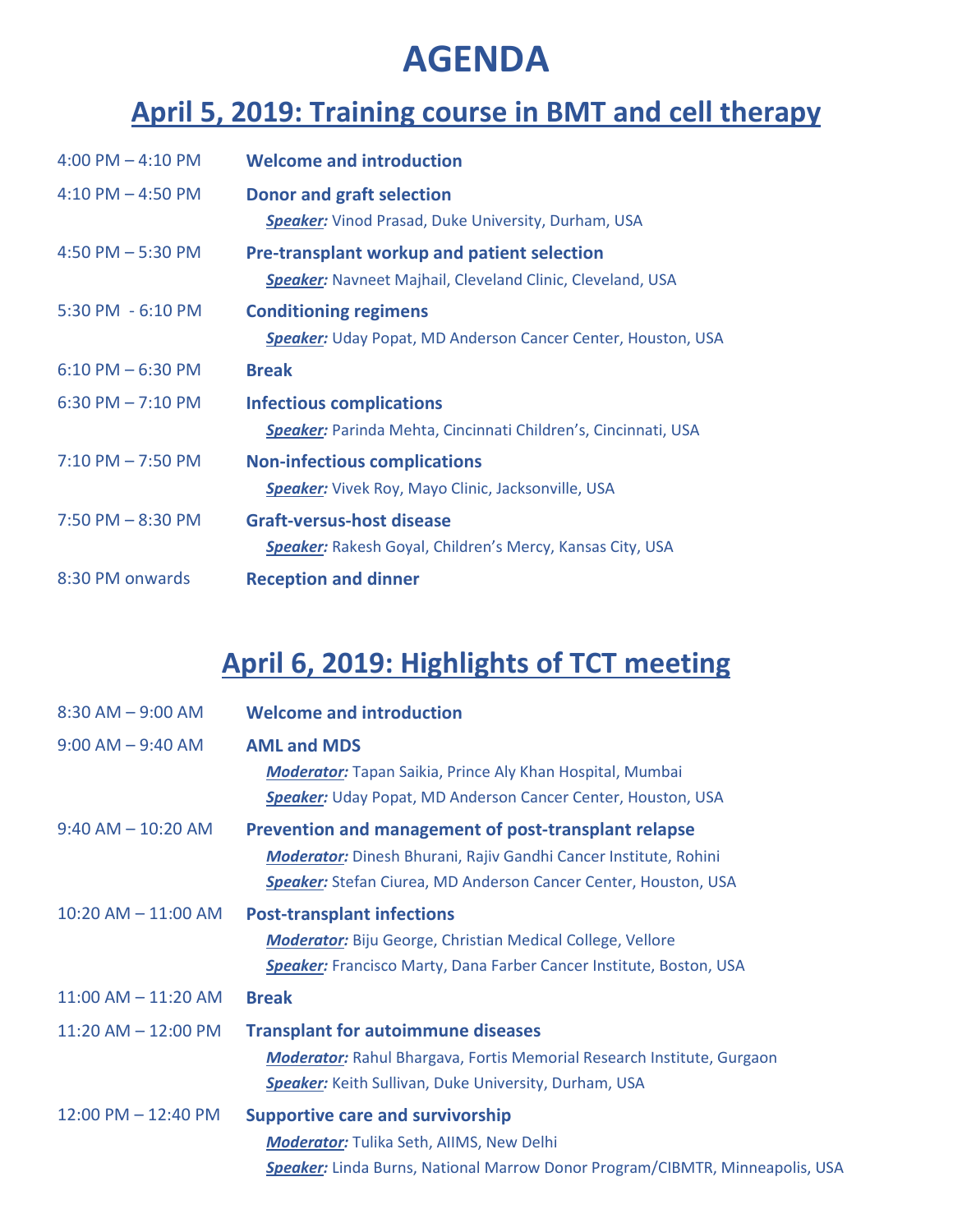| 12:40 PM - 1:00 PM    | Lunch                                                                                                                                                                                                                                                      |
|-----------------------|------------------------------------------------------------------------------------------------------------------------------------------------------------------------------------------------------------------------------------------------------------|
| $1:00$ PM $- 2:00$ PM | Meet the experts: Roundtable small group discussion with faculty                                                                                                                                                                                           |
|                       | Indian Faculty: Rayaz Ahmed, Sunil Bhat, Dinesh Bhurani, Dharma Choudhary, Jose<br>Easow, Biju George, Joseph John, Lalit Kumar, Pankaj Malhotra, Velu Nair, Revathi Raj,<br>Tapan Saikia, Ajay Sharma, Tulika Seth, Chezhian Subhash, Satya Prakash Yadav |
|                       | International Faculty: Linda Burns, Stefan Ciurea, Rakesh Goyal, Neena Kapoor, Navneet<br>Majhail, Francisco Marty, Parinda Mehta, Miguel Perales, Uday Popat, Vinod Prasad,<br>Pavan Reddy, Vivek Roy, Shalini Shenoy, Keith Sullivan                     |
| $2:00$ PM $- 2:40$ PM | Hemoglobinopathies                                                                                                                                                                                                                                         |
|                       | <b>Moderator:</b> Sunil Bhat, Narayana Health Network Hospitals, Bangalore                                                                                                                                                                                 |
|                       | <b>Speaker:</b> Shalini Shenoy, Washington University in St. Louis, St. Louis, USA                                                                                                                                                                         |
| $2:40$ PM $-3:20$ PM  | <b>Chronic graft-versus-host disease</b>                                                                                                                                                                                                                   |
|                       | Moderator: Velu Nair, Comprehensive Blood & Cancer Center, Gandhinagar<br>Rayaz Ahmed, Rajiv Gandhi Cancer Institute, Rohini                                                                                                                               |
|                       | Speaker: Keith Sullivan, Duke University, Durham, USA                                                                                                                                                                                                      |
| $3:20$ PM $-$ 4:00 PM | Plenary: Primary immunodeficiency – Scientific advances and personal journey                                                                                                                                                                               |
|                       | <b>Moderators: Lalit Kumar, AIIMS, New Delhi</b><br>Soniya Nityanand, SGPGI, Lucknow                                                                                                                                                                       |
|                       | Speaker: Neena Kapoor, Children's Hospital Los Angeles, Los Angeles, USA                                                                                                                                                                                   |
| $4:00$ PM $- 4:20$ PM | <b>Break</b>                                                                                                                                                                                                                                               |
| 4:20 PM $-$ 5:00 PM   | <b>CAR-T cell therapies</b>                                                                                                                                                                                                                                |
|                       | <b>Moderator:</b> Ajay Sharma, Sir Ganga Ram Hospital, New Delhi                                                                                                                                                                                           |
|                       | Speaker: Miguel Perales, MD, Memorial Sloan Kettering Cancer Center, New York, USA                                                                                                                                                                         |
| $5:00$ PM $-6:30$ PM  | <b>Trainee poster session</b>                                                                                                                                                                                                                              |
| 6:30 PM onwards       | <b>Reception and dinner</b>                                                                                                                                                                                                                                |
|                       | <b>Moderators:</b> Vikram Mathews, Christian Medical College, Vellore<br>Dharma Choudhary, BLK Super Specialty Hospital, New Delhi                                                                                                                         |
|                       | <b>Inauguration &amp; Lamp Lighting:</b> Tapan Saikia, Prince Aly Khan Hospital, Mumbai                                                                                                                                                                    |
|                       | Velu Nair, Comprehensive Blood & Cancer Center, Gandhinagar                                                                                                                                                                                                |
|                       | <b>Speaker:</b> Revathi Raj, Apollo Specialty Hospital, Chennai                                                                                                                                                                                            |

# **April 7, 2019: Highlights of TCT meeting**

| $9:00$ AM $-9:15$ AM   | <b>Address by ASBMT President</b>                                                                               |  |
|------------------------|-----------------------------------------------------------------------------------------------------------------|--|
|                        | <b>Speaker:</b> Navneet Majhail, Cleveland Clinic, Cleveland, USA                                               |  |
| $9:15$ AM $-$ 9:40 AM  | Keynote: Progress and priorities for BMT and cell therapy in India                                              |  |
|                        | <b>Moderators:</b> Vinod Prasad, Duke University, Durham, USA<br>Jose Easow, Apollo Specialty Hospital, Chennai |  |
|                        | <b>Speaker:</b> Mammen Chandy, Tata Medical Center, Kolkata                                                     |  |
| $9:40$ AM $- 10:00$ AM | <b>Research and collaboration with the CIBMTR</b>                                                               |  |
|                        | <b>Moderator:</b> Vikram Mathews, Christian Medical College, Vellore                                            |  |
|                        | Speaker: Linda Burns, National Marrow Donor Program/CIBMTR, Minneapolis, USA                                    |  |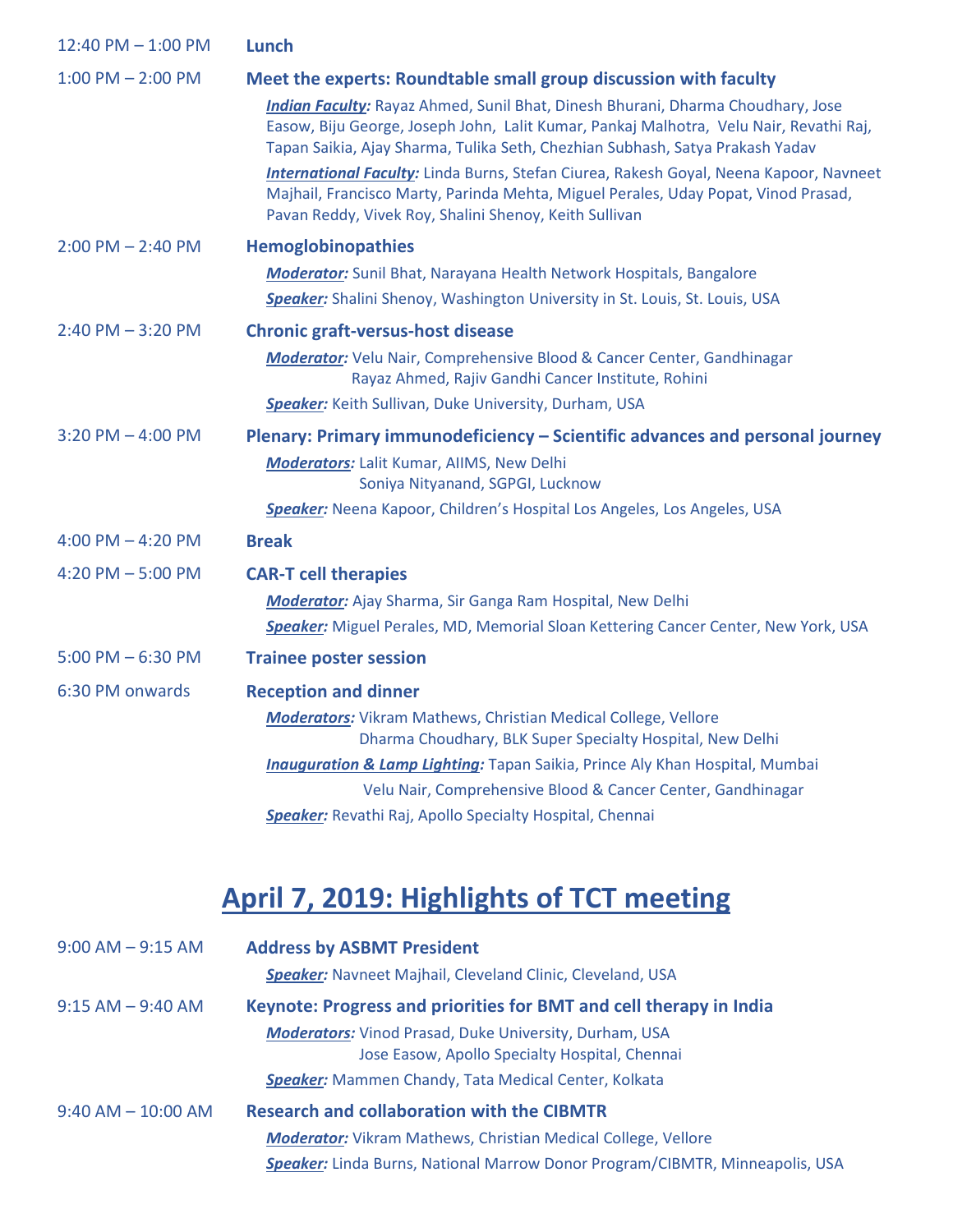| $10:00$ AM $- 10:10$ AM | <b>Break</b>                                                                        |                                                                                |  |
|-------------------------|-------------------------------------------------------------------------------------|--------------------------------------------------------------------------------|--|
| $10:10$ AM $- 11:40$ AM | <b>Pediatric BMT Breakout</b>                                                       | <b>Adult BMT Breakout</b>                                                      |  |
|                         | <b>Pediatric ALL</b>                                                                | <b>Multiple myeloma</b>                                                        |  |
|                         | <b>Moderator:</b> Neeraj Siddhartan, Amrita<br>Institute of Medical Sciences, Kochi | Moderator: Pankaj Malhotra, PGIMER,<br>Chandigarh                              |  |
|                         | <b>Speaker: Rakesh Goyal, Children's</b><br>Mercy, Kansas City, USA                 | Speaker: Shaji Kumar, Mayo Clinic,<br>Rochester, USA                           |  |
|                         | <b>Pediatric AML</b>                                                                | Lymphoma                                                                       |  |
|                         | <b>Moderator:</b> Revathi Raj, The Apollo<br>Hospital, Chennai                      | <b>Moderator:</b> Ajay Sharma, Sir Ganga Ram<br>Hospital, New Delhi            |  |
|                         | <b>Speaker:</b> Vinod Prasad, Duke University,<br>Durham, USA                       | <b>Speaker:</b> Miguel Perales, Memorial<br>Sloan Kettering Cancer Center, New |  |
|                         | York, USA<br><b>Pediatric non-malignant diseases</b>                                |                                                                                |  |
|                         | Moderator: Satya Prakash Yadav,<br>Medanta Hospital, Gurgaon                        |                                                                                |  |
|                         | <b>Speaker: Parinda Mehta, Cincinnati</b><br>Children's, Cincinnati, USA            |                                                                                |  |
| $11:40$ AM $- 12:00$ PM | <b>Break</b>                                                                        |                                                                                |  |
| 12:00 PM - 12:40 PM     | <b>Acute graft-versus-host disease</b>                                              |                                                                                |  |
|                         | <b>Moderator:</b> Sharat Damodar, Narayana Multispecialty Hospital, Bangalore       |                                                                                |  |
|                         | <b>Speaker:</b> Pavan Reddy, University of Michigan, Ann Arbor, USA                 |                                                                                |  |
| 12:40 PM - 1:20 PM      | <b>Haploidentical transplant</b>                                                    |                                                                                |  |
|                         | <b>Moderator:</b> Chezhian Subhash, MIOT International Hospital, Chennai            |                                                                                |  |
|                         | Joseph John, Christian Medical College, Ludhiana                                    |                                                                                |  |
|                         | Speaker: Stefan Ciurea, MD, MD Anderson Cancer Center, Houston, USA                 |                                                                                |  |
| $1:20$ PM $-1:30$ PM    | <b>Vote of thanks and Lunch</b>                                                     |                                                                                |  |